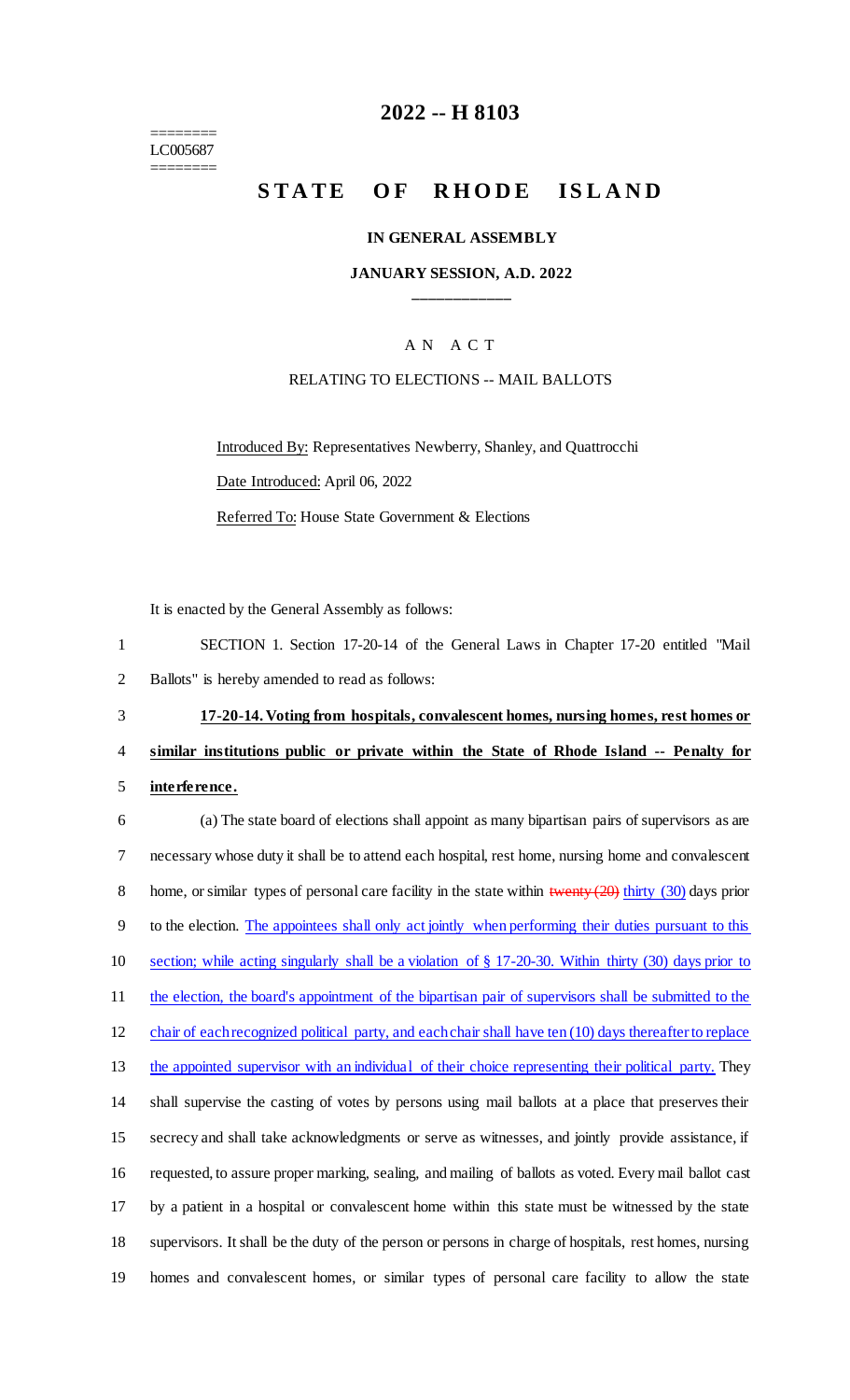supervisors to perform their duties as set forth in this section at all reasonable times. Every person who willfully hinders the state supervisors in performing their duties as set forth in this section shall be guilty of a misdemeanor.

 (b) It shall be the responsibility of the state board of elections to provide all bipartisan pairs of supervisors with an official identification card. All bipartisan pairs of supervisors will be required to have in their possession their identification card when conducting official business.

 (c) Any person who deliberately misrepresents themselves as an official of the board of elections, or who deceives, coerces, or interferes with a voter casting a ballot, shall be subject to prosecution under § 17-20-30.

SECTION 2. This act shall take effect upon passage.

#### ======== LC005687 ========